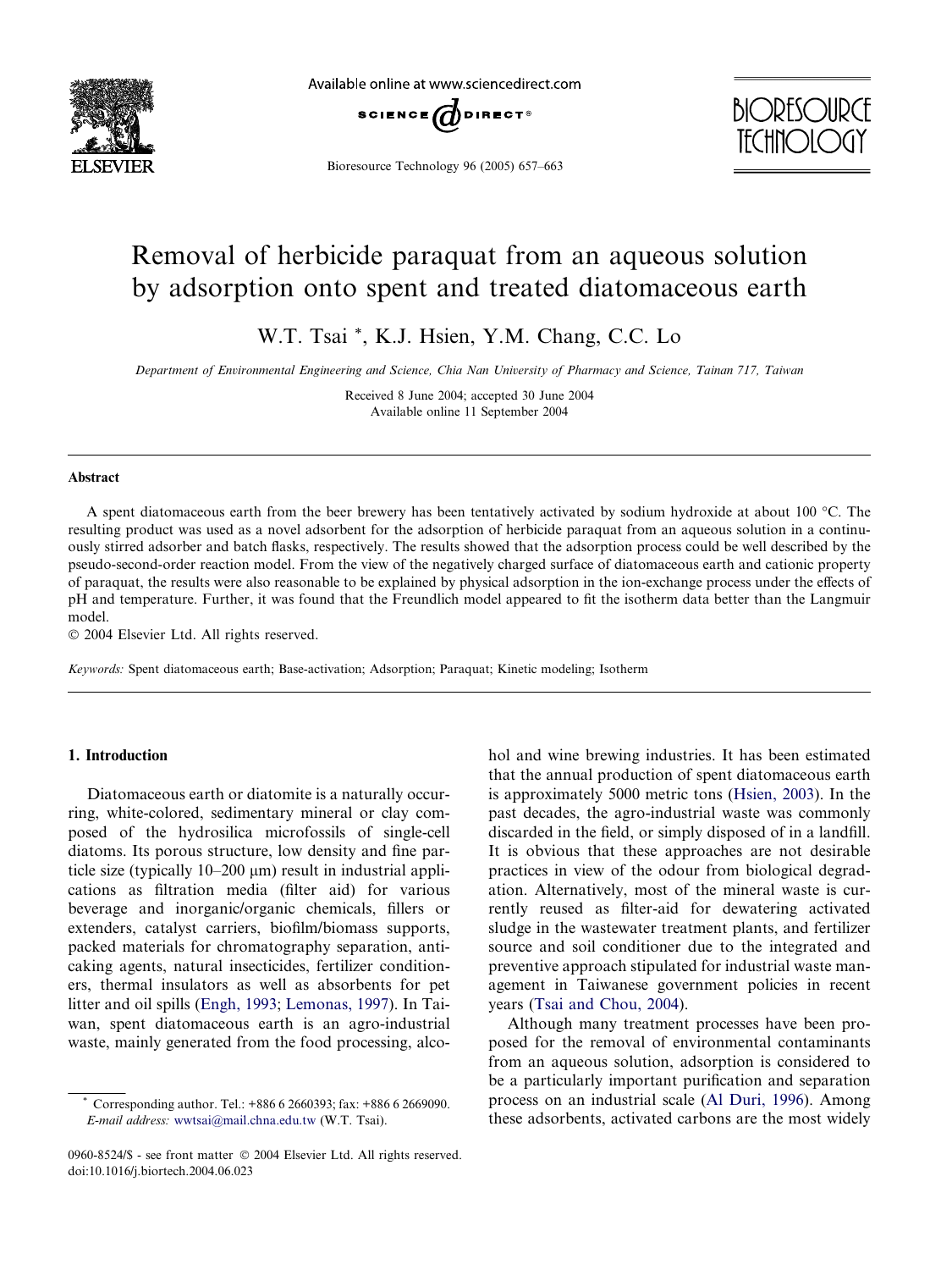used adsorbents in environmental protection systems due to their excellent adsorption properties. However, the use of activated carbon is not suitable due to its high cost and cost of treatment/disposal of spent carbon. In recent years, these have been considered interest in the use of alternative low-cost materials as potential adsorbents [\(Pollard et al., 1992;](#page-6-0) [Allen, 1996;](#page-5-0) [Bailey et al.,](#page-5-0) [1999\)](#page-5-0). Based on the effective utilization of mineral resource, the reuses of spent diatomaceous earth as adsorbents are scarce in the literature. [Li et al. \(2002\)](#page-5-0) reported that wine processing waste sludge containing diatomaceous earth was reused as an adsorbent for the removal of heavy metal Pb(II) from an aqueous solution. The isotherm models (i.e., the Langmuir and Freundlich) and adsorption kinetics models (e.g. pseudo-secondorder) were used for simulating the adsorption system in the batch experiments under controlled conditions, such as pH value of solution, sludge particle size and initial Pb(II) concentration.

The main objectives of this work were to examine the feasibility of using spent and treated diatomaceous earth as an adsorbent for the removal of herbicide paraquat (1,1'-dimethyl-4,4'-dipyridinium chloride or methyl viologen), which is one of the most widely used pesticides in Taiwan, from an aqueous solution. The waste had been treated by using alkaline activation at the boiling condition, which involved the etching process of the precursor mainly containing silica in the presence of sodium hydroxide (i.e., NaOH), followed by deionized watercleaning of the resulting base-activated clay. Thus, this work examined the effects of factors such as pH and temperature on adsorption rate of paraquat, and evaluating the usefulness of pseudo-second-order model for analyzing the adsorption system. In addition, this paper further evaluated the applicability of common isotherm models (i.e., the Langmuir and the Freundlich) and differences in using spent diatomaceous earth and baseactivated adsorbent from the waste for the adsorption of paraquat from an aqueous system at  $25 \text{ °C}$ .

# 2. Methods

# 2.1. Materials

Spent diatomaceous earth, a waste generated from the production of beer, was supplied by Shan-Hua Factory of Taiwan Tobacco & Liquor Co. (Tainan, Taiwan) with proximate analysis shown in Table 1. The median particle size and median pore size of diatomaceous earth (product grade: 577) from the manufacturer (Celite Co., USA) were 14.6 and 2.5  $\mu$ m, respectively. In addition, the main components of the fresh material were approximately 91.5% SiO<sub>2</sub>, 4.0% Al<sub>2</sub>O<sub>3</sub> and 1.1% Fe<sub>2</sub>O<sub>3</sub>. The adsorbate used in the kinetic experiments was paraquat  $(C_{12}H_{14}Cl_2N_2, FW = 257.2)$  with a purity of min. 99%,

| ۰, |  |  |  |
|----|--|--|--|
|----|--|--|--|

Proximate analysis of spent diatomaceous earth<sup>a</sup>

| Moisture                                                                | Ash | Volatile organics Fixed carbon |                     |
|-------------------------------------------------------------------------|-----|--------------------------------|---------------------|
| $0.017 \pm 0.002\%$ <sup>b</sup> 99.90 $\pm 0.01\%$ 0.077 $\pm 0.007\%$ |     |                                | $0.006 \pm 0.003\%$ |
|                                                                         |     |                                |                     |

wt.% as dry basis (i.e., the sample was first dried at  $105 \text{ °C}$  for 48 h, and then cooled and stored in the desiccator.)

 $b$  Denote the mean  $\pm$  standard deviation for three determinations.

which was purchased from Sigma Chemical Co. (USA).  $H_2SO_4$  and NaOH with purity of min. 96% and 99%, respectively, used for adjusting the initial pH value of aqueous solution and base-activation, were purchased from Merck Co. (Germany).

# 2.2. Base-activated treatment of spent diatomaceous earth

Based on the etching reaction between silica (i.e.,  $SiO<sub>2</sub>$ ) and strong base (e.g., NaOH), spent diatomaceous earth was preliminarily treated with sodium hydroxide in the present study. Five grams of the sludge waste were mixed with 100 ml of the NaOH solution of 2.5 M concentration. Impregnation was carried out at boiling condition ( $\approx$ 100 ± 5 °C) on a stirrer/hot plate with boiler-reflux condenser for 2 h. Then, the sample solution was filtered in a vacuum filter flask and washed sequentially with deionized water five times to remove the salt ions and other residues. The resulting solid was finally dried at 105  $\degree$ C for 24 h, and stored in a desiccator after drying.

The pore structures of spent diatomaceous earth and base-activated product relating to surface area and pore volume were obtained by measuring their nitrogen adsorption–desorption isotherms at  $-196$  °C in an ASAP 2010 apparatus (Micromeritics Co., USA). Brunauer–Emmet–Teller (BET) surface area  $(S<sub>BET</sub>)$  was calculated using the adsorption data in a relative pressure range from 0.05 to 0.20 [\(Gregg and Sing, 1982\)](#page-5-0). The total pore volume  $(V_t)$  was assessed by converting the amount of nitrogen gas adsorbed (expressed in  $\text{cm}^3/\text{g}$ at STP) at a relative pressure of 0.97 to the volume of liquid adsorbate. The true densities of these samples were measured by a helium displacement method with an AccuPyc 1330 pycnometer (Micromeritics Co., USA) [\(Lowell and Shields, 1991\)](#page-6-0). From the data of  $V_t$ and  $\rho_s$ , particle density ( $\rho_p$ ) and porosity ( $\epsilon_p$ ) can be further obtained [\(Smith, 1981](#page-6-0)). The characteristics of these two samples used as adsorbents in the present study are listed in [Table 2.](#page-2-0)

#### 2.3. Adsorption kinetics

The apparatus and experimental methods of adsorption kinetic system employed in the present work were similar to those for adsorption of paraquat onto activated bleaching earth reported previously ([Tsai et al.,](#page-6-0)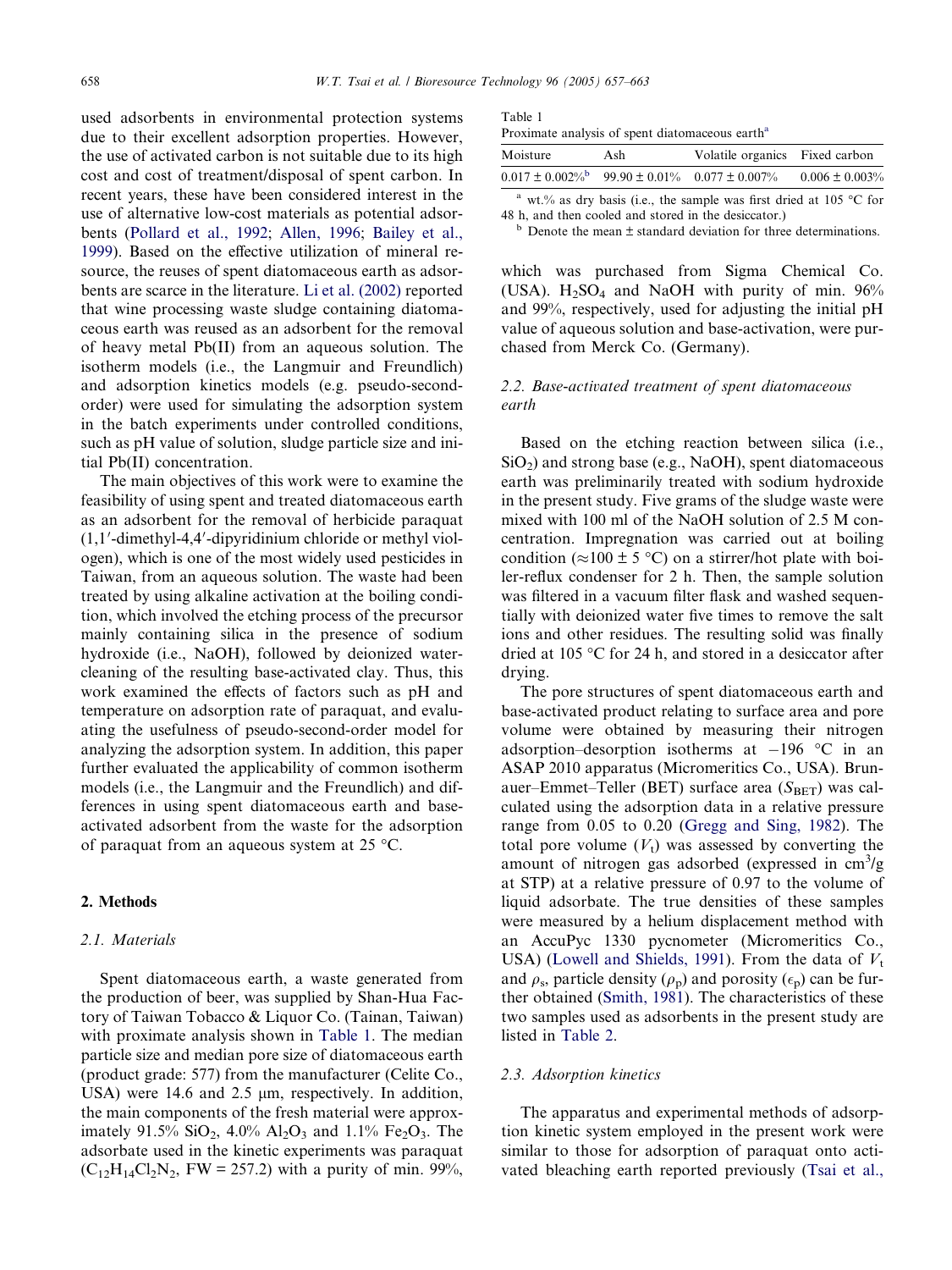<span id="page-2-0"></span>

| Table 2 |  |  |                                                                                      |  |  |
|---------|--|--|--------------------------------------------------------------------------------------|--|--|
|         |  |  | Main physical properties of spent and treated diatomaceous earths used as adsorbents |  |  |

| Sample                                                 | $(m^2/g)$<br>$S_{\mathrm{BET}}$ "            | $\text{cm}^3/\text{g}$<br>rz D          | $(g/cm^{-1})$                          | (g/cm <sup>3</sup> )<br>$\rho_{\rm n}$ | $\epsilon_{\rm p}$ <sup>c</sup> (-) |
|--------------------------------------------------------|----------------------------------------------|-----------------------------------------|----------------------------------------|----------------------------------------|-------------------------------------|
| Spent diatomaceous earth<br>Treated diatomaceous earth | $0.29 \pm 0.13^{\text{t}}$<br>$96.4 \pm 2.4$ | $0.0029 \pm 0.0014$<br>$0.279 \pm 0.03$ | $2.436 \pm 0.033$<br>$2.663 \pm 0.096$ | 2.419<br>.528                          | 0.014<br>0.426                      |
|                                                        |                                              |                                         |                                        |                                        |                                     |

<sup>a</sup> Denoted as BET surface area.

 $\frac{b}{c}$  Denoted as total pore volume.<br><sup>c</sup> Denoted as true density.

Denoted as particle density, which is calculated from  $V_t$  and  $\rho_s$ , i.e.,  $\rho_p = 1/[V_t + (1/\rho_s)]$ .<br>Denoted as particle porosity, which is computed from  $\rho_s$  and  $\rho_p$ , i.e.,  $\varepsilon_p = 1 - \rho_p/\rho_s$ .<br>Denote the mean  $\pm$  standard d

[2003a,b\)](#page-6-0). All adsorption kinetics experiments were set as follows: initial paraquat concentration  $= 30$  mg/L, adsorbent dosage = 1.0  $g/2$  L, and agitation speed = 400 rpm. The adsorber was immersed in a refrigerated circulating-water bath to maintain isothermal conditions prior to the experiment. Preliminary investigations on the adsorption rate by using the clay adsorbent have indicated that the process occurred rapidly. After the period of 60–120 min, a gradual approach to the adsorption capacity was observed. Also, the effect of agitation speed ranging from 200 to 600 rpm on paraquat adsorption seemed to be negligible. Thus, each sample of the solution ( $\approx$ 15 cm<sup>3</sup>) was withdrawn from the adsorber by using a 20 mL syringe at intervals of 0.5, 1.0, 2.0, 5.0, 10.0, 30.0, 60.0, and 120.0 min. It was then filtered with fiber membrane (Cat. No.: A045A025A; ADVAN-TECMFS, Inc., USA). The paraquat concentration of the filtrate was immediately analyzed after adding sodium dithionite, with a 1.0 cm light path quartz cells using a spectrophotometer (Hitachi UV-1500A) at  $\lambda_{\text{max}}$ of 600 nm [\(AOAC, 2000](#page-5-0)). The amount of paraquat adsorbed was determined by the difference between initial and liquid-phase concentrations of paraquat solution. The effects of initial pH (i.e., 3.0, 5.0, 7.0, 9.0 and 11.0) and temperature (i.e., 25, 30, 40 and 50  $^{\circ}$ C) on the adsorption kinetics were investigated in the present study. In each experiment, the adsorption was carried out under conditions where one parameter was changed at a time while the other parameters were held constant.

# 2.4. Adsorption isotherm

In order to establish the adsorption isotherms of spent diatomaceous earth and the resulting clay adsorbent prepared from the waste, adsorption capacities of paraquat were determined as reported earlier [\(Tsai](#page-6-0) [et al., 2002, 2003a](#page-6-0)). In each experiment, about 0.1 g of the above-mentioned adsorbent was poured into a thermostatted shaker bath at  $25 \pm 0.1$  °C and initial pH of 11.0 for all experiments. Isotherm experiments were carried out by shaking (at 110 rpm) with fixed value (i.e., 0.050 L) of paraquat solutions at different initial concentration for a specified contact time (24 h). The concentration of paraquat was analyzed at the end of each contact period.

## 3. Results and discussion

## 3.1. Adsorption kinetics

Due to the rapid decrease in residual paraquat concentration at a short time scale, implying an ionexchange interaction between the negatively charged surface and paraquat cation, a simple kinetic analysis of adsorption, pseudo-second-order equation, was thus used to fit experimental data in the present work as reported previously ([Tsai et al., 2003a,b\)](#page-6-0):

$$
\mathrm{d}q_t/\mathrm{d}t = k(q_\mathrm{e} - q_\mathrm{t})^2 \tag{1}
$$

where  $k$  is the rate constant of pseudo-second-order adsorption (g/mgmin),  $q_e$  and  $q_t$  are the amount (mg/ g) of paraquat adsorbed at equilibrium and time  $t$ , respectively. Integrating Eq. (1) for the boundary conditions  $t = 0$  to  $t = t$  and  $q_t = 0$  to  $q_t = q_t$ , gives:

$$
1/(q_{e} - q_{t}) = 1/q_{e} + k \cdot t
$$
 (2)

Eq. (2) can be rearranged to obtain a linear form:

$$
t/q_{\rm t} = 1/(k \cdot q_{\rm e}^2) + (1/q_{\rm e}) \cdot t \tag{3}
$$

Rate parameters,  $k$  and  $q_e$  can be directly obtained from the intercept and slope of the plot of  $(t/q_t)$  against t. The equilibrium concentration (i.e.,  $C_e$ ) can be further calculated as the value of  $q_e$  has been obtained from the fitting of Eq.  $(3)$ .

#### 3.1.1. Effect of pH

Prior to the investigation of the effect of pH on the paraquat adsorption, zeta potential of spent and treated diatomaceous earths in the absence of paraquat was determined by a Zeta Meter System 3.0 (ZETER-METER Inc., USA). From the data of zeta potential vs. pH [\(Fig. 1\)](#page-3-0), it is clear that the isoelectric point or pH of point of zero charge (i.e.,  $pH_{pzc}$ ) of the diatomaceous earth–water system was thus determined to be approximately 1.5. Thus, the surface of these diatomaceous earths at the experimental conditions (i.e.,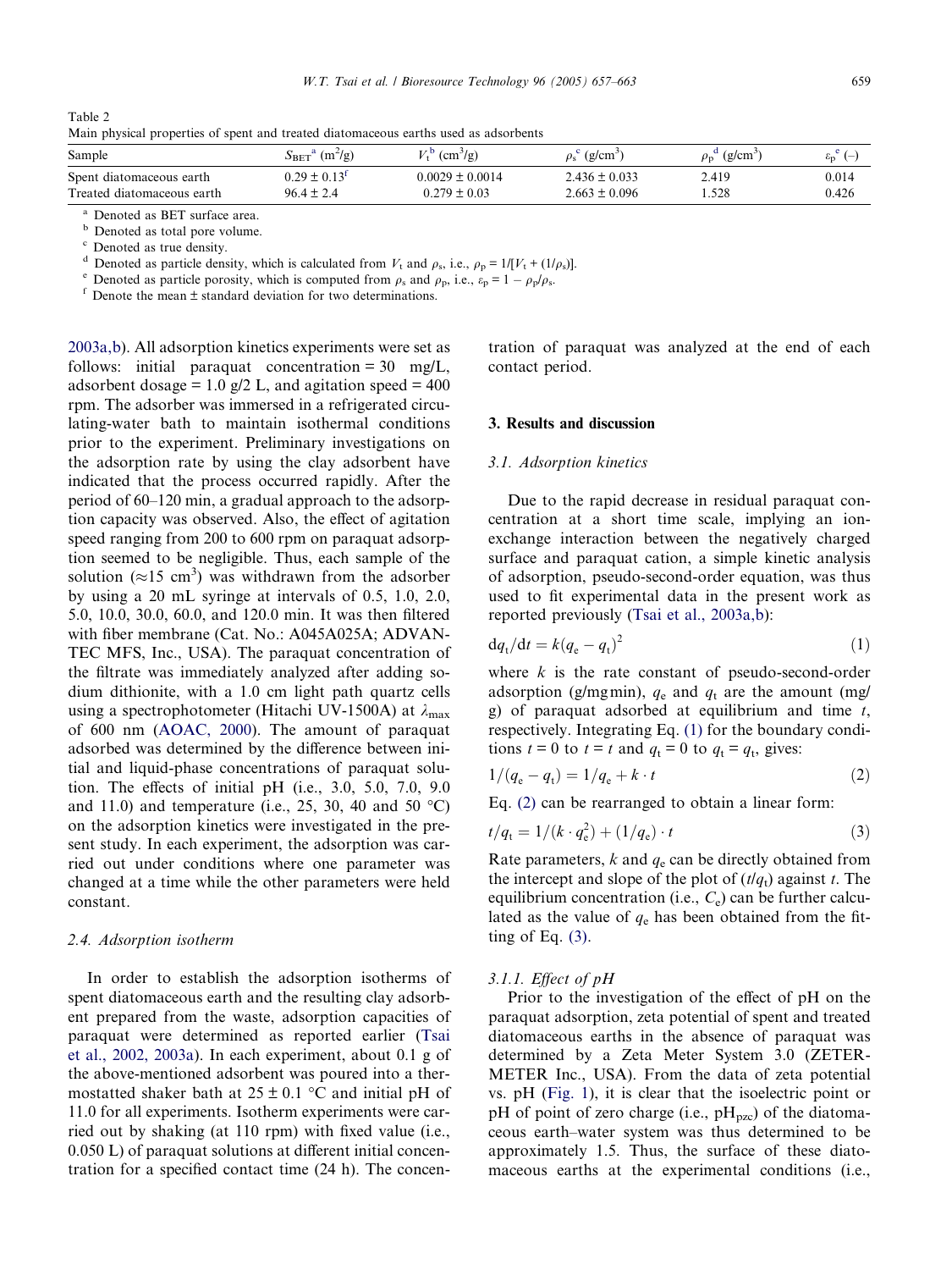<span id="page-3-0"></span>

Fig. 1. Effect of pH on the  $\zeta$ -potential of spent and treated diatomaceous earths (each point is the average of 5–10 readings).

pH > 3.0) should exhibit negative charges mainly due to the variable charge from pH dependent surface hydroxyl sites [\(Sparks, 1995\)](#page-6-0). It is noted that with the increase of pH the adsorbed amount of cationic paraquat increased in response to the increasing number of negatively charged sites that are available due to the loss of  $H^+$ from the surface [\(Sparks, 1995](#page-6-0)). From the results in Fig. 1, this behavior was also demonstrated by  $pH<sub>pzc</sub>$  $(=1.5)$  of the clay–water system determined in the electrokinetic experiment.

These negative charges increase with increasing pH, which is consistent with the results of the increased amounts adsorbed onto treated diatomaceous earth with pH under the initial concentration of paraquat at 30 mg/L and 25  $\degree$ C as shown in Fig. 2. From Fig. 2, it is evident that the rate of adsorption decreased with time until it gradually approached a plateau because the equilibrium concentration was approached in an aqueous solution. Also, the paraquat adsorption by the base-activated diatomaceous earth was evidently affected over the pH ranges of 3–5. The kinetic data obtained from



Fig. 2. Plots of adsorbed paraquat amount vs. time for various initial pH (initial concentration = 30 mg/L, treated diatomaceous earth dosage = 1.0 g/2 L, agitation speed = 400 rpm, and temperature =  $25$ C; symbols: experimental data, full lines: calculated from Eq. [\(3\)](#page-2-0) and Table 3).

Kinetic parameters for adsorption of paraquat onto treated diatomaceous earth at various initial pH<sup>a</sup>

| Initial pH | $k$ (g/mg min) | $q_e$ (mg/g) | Correlation<br>coefficient | $C_e$ (mg/L) |
|------------|----------------|--------------|----------------------------|--------------|
| 3.0        | 0.094          | 8.28         | 0.998                      | 25.86        |
| 5.0        | 0.078          | 15.06        | 1.000                      | 22.47        |
| 7.0        | 0.047          | 16.47        | 1.000                      | 21.77        |
| 9.0        | 0.036          | 16.75        | 0.997                      | 21.63        |
| 11.0       | 0.041          | 17.06        | 0.996                      | 21.47        |

<sup>a</sup> Adsorption conditions: initial concentration = 30 mg/L, adsorbent dosage = 1.0  $g/2$  L, agitation speed = 400 rpm, and temperature =  $25 \text{ °C}$ .

batch studies have been analyzed by using the pseudosecond-order adsorption model. Values of  $k$ ,  $q_e$ , correlation coefficient  $(R^2)$  and  $C_e$  for the paraquat adsorption system, computed from Eq. [\(3\)](#page-2-0), are listed in Table 3, from which it will be seen that the kinetics of paraquat adsorption on the treated diatomaceous earth follow this model with regression coefficients of higher than 0.99 for all the systems in this study.

#### 3.1.2. Effect of temperature

The plots of  $q_t$  vs. t at various temperatures of paraquat solution under the initial paraquat concentration of 30 mg/L and pH of 11.0 are shown in Fig. 3. The adsorption process still confirms to fit the pseudosecond-order model with high correlation coefficient ( $>0.99$ ). Values of model parameters (i.e., k and  $q_e$ ) and  $C_e$  for different temperatures have been calculated from Eq. [\(3\)](#page-2-0) and the results are given in [Table 4.](#page-4-0) It is clear that fitted adsorption capacity at equilibrium (i.e.,  $q_e$ ) for each temperature decreased with increasing temperature. For example, values of  $q_e$  decreased from 16.13 mg/g at 30 °C to 11.70 mg/g at 50 °C. Based on mass law concept, values of  $C<sub>e</sub>$  increased with increasing



Fig. 3. Plots of adsorbed paraquat amount vs. time for various temperatures (initial concentration = 30 mg/L, treated diatomaceous earth dosage = 1.0 g/2 L, initial  $pH = 11.0$ , and agitation speed = 400 rpm; symbols: experimental data, full lines: calculated from Eq. [\(3\)](#page-2-0) and [Table 4\)](#page-4-0).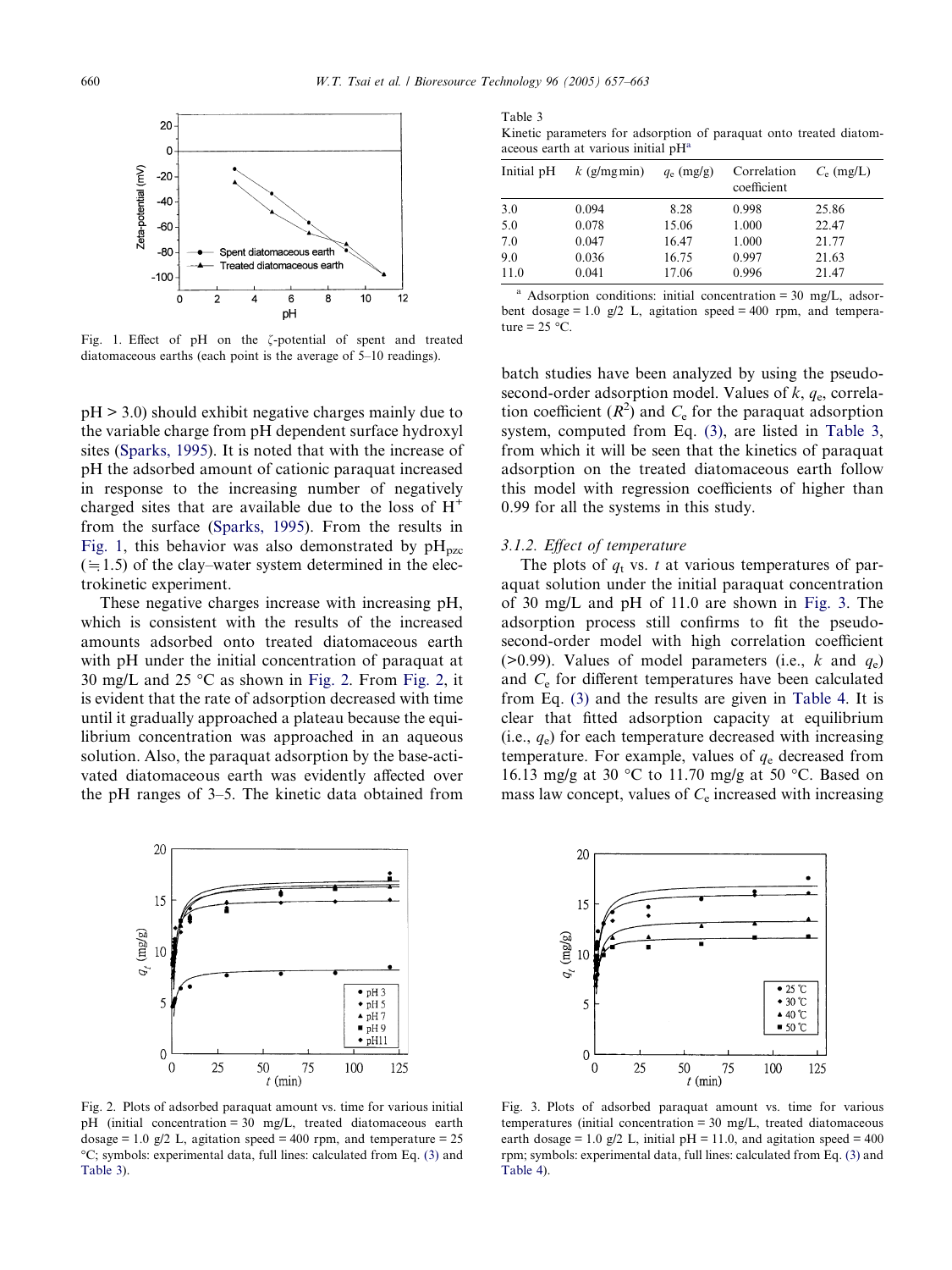<span id="page-4-0"></span>Table 4 Kinetic parameters for adsorption of paraquat onto treated diatomaceous earth at various temperatures<sup>8</sup>

| Temperature<br>$(^{\circ}C)$ | k (g/mgmin) $q_e$ (mg/g) |       | Correlation<br>coefficient | $C_e$ (mg/L) |
|------------------------------|--------------------------|-------|----------------------------|--------------|
| 25                           | 0.041                    | 17.06 | 0.996                      | 21.47        |
| 30                           | 0.050                    | 16.13 | 0.999                      | 21.94        |
| 40                           | 0.060                    | 13.42 | 0.999                      | 23.29        |
| 50                           | 0.108                    | 11.70 | 0.999                      | 24.15        |

Adsorption conditions: initial concentration =  $30 \text{ mg/L}$ , adsorbent dosage = 1.0 g/2 L, initial pH = 11.0, agitation speed = 400 rpm.

temperature. Values of rate constant (i.e.,  $k$ ), on the other hand, showed an increasing trend with increasing temperature. The experimental results described above were consistent with that of [Nakamura et al. \(1999\)](#page-6-0) where adsorption capacity of paraquat was also found to decrease with increasing temperature in the adsorption removal of the adsorbate onto activated carbon. Based on the results of the effect of temperature on the adsorption capacity, the main mode for the adsorption of paraquat onto treated diatomaceous earth should be physical adsorption, which is an exothermic process and the amount of adsorbate adsorbed onto adsorbent increases with the lowering of adsorption temperature.

## 3.2. Adsorption isotherm

In order to design an optimal adsorption system to remove environmental contaminants, the study of adsorption isotherms is helpful in determining the adsorption capacity of an adsorbent at specific temperatures. Two common isotherm equations (the Langmuir and Freundlich models) were applied to the adsorption equilibrium at all temperatures studied in the present study. Applicability of the isotherm equations was compared by using the correlation coefficients,  $R^2$ .

#### 3.2.1. Langmuir model

The Langmuir equation is the most widely used twoparameter equation, commonly expressed as

$$
1/q_e = 1/(K_L \cdot q_m) \cdot 1/C_e + (1/q_m)
$$
 (4)

In Eq. (4),  $C_e$  and  $q_e$  are as defined in Eq. [\(1\),](#page-2-0)  $K_L$  is a direct measure for the intensity of the adsorption process (L/mg), and  $q<sub>m</sub>$  is a constant related to the area occupied by a monolayer of absorbate, reflecting the adsorption capacity (mg/g). From a plot of  $1/q_e$  vs.  $1/C_e$ ,  $q_m$  and  $K_L$  can be determined from its slope and intercept. Table 5 presents the results of the Langmuir isotherm fits of paraquat to the measured adsorption capacity data for spent and treated diatomaceous earths at 25  $\degree$ C. The Langmuir isotherm appears to fit the data slightly well, as reflected with correlation coefficients  $(R<sup>2</sup>)$  of 0.84 and 0.86 for spent diatomaceous earth and treated diatomaceous earth, respectively. It is noted that the monolayer adsorption capacity (i.e.,  $q_m$ ) and Langmuir constant (i.e.,  $K_{\text{L}}$ ), of treated diatomaceous earth are significantly larger than those of spent diatomaceous earth. This tendency is reasonable since the adsorption affinity and monolayer adsorption capacity will be enhanced by the increase in surface area observed between these two adsorbents [\(Table 2\)](#page-2-0). Therefore, the monolayer adsorption capacities of adsorbents are mainly dependent upon physical properties such as BET surface area.

## 3.2.2. Freundlich model

The Freundlich isotherm is an empirical equation and shown to be satisfactory for low concentrations. The equation is commonly given by

$$
q_{\rm e} = K_{\rm F} \cdot C_{\rm e}^{1/n} \tag{5}
$$

where  $K_F$  is a constant for the system, related to the bonding energy.  $K_F$  can be defined as adsorption or distribution coefficient and represents the quantity of adsorbate adsorbed onto adsorbents for a unit equilibrium concentration (i.e.,  $C_e = 1$  mg/L). The slope  $1/n$ , ranging between 0 and 1, is a measure for the adsorption intensity or surface heterogeneity, becoming more heterogeneous as its values gets closer to zero ([Haghseresht](#page-5-0) [and Lu, 1998](#page-5-0)). A value for  $1/n$  below one indicates a Langmuir-type isotherm because it becomes more and more difficult to adsorb additional adsorbate molecules at higher and higher adsorbate concentrations [\(Fytianos](#page-5-0) [et al., 2000\)](#page-5-0). A plot of ln  $q_e$  vs. ln  $C_e$  enables the empirical constants  $K_F$  and  $1/n$  to be determined from the intercept and slope of the linear regression. Table 5 also presents the results of the Freundlich model, indicating the satisfactorily good correlation between the model predictions and the experimental data. Obviously, it can be seen that the Freundlich model yields a

Table 5

Parameters in Langmuir and Freundlich adsorption isotherm models of paraquat onto spent and treated diatomaceous earths at 25  $^{\circ}C^{\text{a}}$ 

| Sample                     | Langmuir           |                |       |                                    | Freundlich |       |  |
|----------------------------|--------------------|----------------|-------|------------------------------------|------------|-------|--|
|                            | $q_{\rm m}$ (mg/g) | $K_{I}$ (L/mg) | $R^2$ | $K_F$ (mg/g(L/mg) <sup>1/n</sup> ) | $1/n (-)$  | ₽     |  |
| Spent diatomaceous earth   | 3.46               | $0.04\,$       | 0.835 | 3.37                               | . . 89     | 0.932 |  |
| Treated diatomaceous earth | 7.54               | $\mathbf{z}$   | 0.859 | 12.80                              | 13.51      | 0.949 |  |

Batch adsorption conditions: initial concentration = 15–200 mg/L, adsorbent dosage = 0.1 g/0.05 L, agitation speed = 110 rpm, initial  $pH = 11.0$ , and temperature = 25 °C.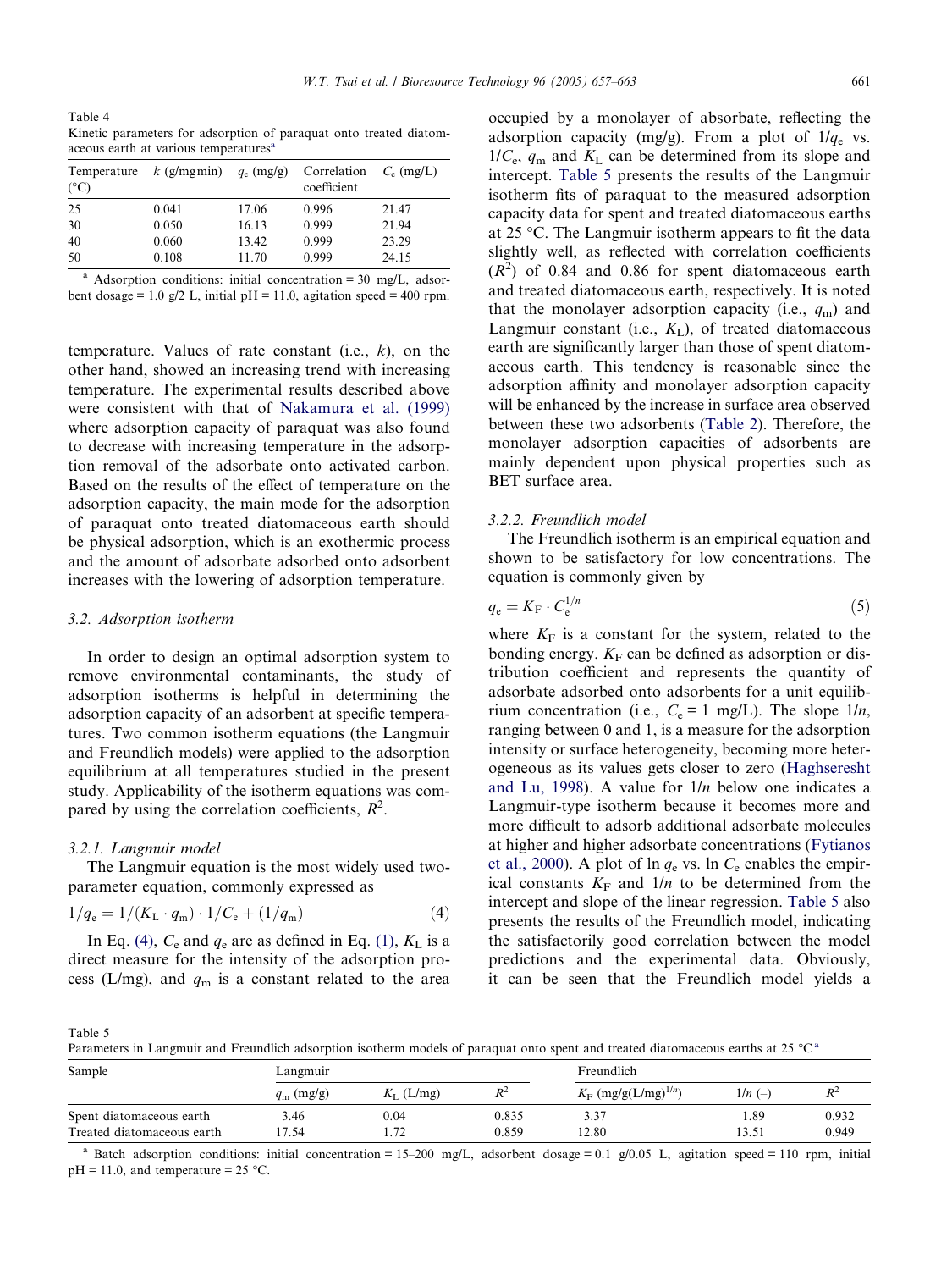<span id="page-5-0"></span>

Fig. 4. Isothermal adsorption of paraquat in aqueous solution onto spent diatomaceous earth at 25 °C; (A): experimental data, ( $\bullet$ ): simulation of Freundlich model,  $(-)$ : simulation of Langmuir model.

somewhat better fit than the Langmuir model as shown in Figs. 4 and 5 for spent diatomaceous earth and treated diatomaceous earth, respectively. It is also seen from [Tables 2 and 5](#page-2-0) that the values of  $K_F$  increased with surface area of diatomaceous earth adsorbents at the same temperature, because the magnitude of  $K_F$  indicates a measure of the adsorption capacity. As also illustrated in [Table 5](#page-4-0), the values of  $1/n$  are below unity, which indicate favorable adsorption. The Freundlich model for paraquat adsorption onto diatomaceous earth also provides insight that the adsorbate was partitioned between the aqueous solution and the solid adsorbent. The treated diatomaceous earth is more favorable for paraquat adsorption than the spent diatomaceous earth, which is consistent with the values of  $q_m$  and  $K_L$  for which the former adsorbent has larger values of  $q<sub>m</sub>$ and K<sup>L</sup> determined from the Langmuir model. This also indicates that the effect of surface heterogeneity is more pronounced, for treated diatomaceous earth, when a stronger adsorbate–adsorbent interaction is formed.



Fig. 5. Isothermal adsorption of paraquat in aqueous solution onto treated diatomaceous earth at 25 °C; ( $\triangle$ ): experimental data, ( $\bullet$ ): simulation of Freundlich model,  $(-)$ : simulation of Langmuir model.

## 4. Conclusions

This study indicated that spent diatomaceous earth from wine processing could be used as a precursor for the preparation of porous clay adsorbent. The results showed that the novel adsorbent (base-activated clay mineral from spent diatomaceous earth) had a larger adsorption capacity at a higher pH value over the range of 3–11 and at lower temperature. The adsorption kinetics were well described by the pseudo-second-order model equation. Furthermore, the Freundlich model appeared to fit the data better than the Langmuir model for describing the adsorption behavior of paraquat from an aqueous solution on spent diatomaceous earth and its activated product.

#### Acknowledgment

This research was supported by NSC(National Science Council), Taiwan, under contract number NSC 92-2211-E-041-009. Appreciation is expressed to Taiwan Tobacco & Liquor Co. for providing the spent and commercial diatomaceous earth samples.

## References

- Al Duri, B., 1996. Introduction to adsorption. In: McKay, G. (Ed.), Use of Adsorbents for the Removal of Pollutants from Wastewaters. CRC Press, Boca Raton, FL (Chapter 1).
- Allen, S.J., 1996. Types of adsorbent materials. In: McKay, G. (Ed.), Use of Adsorbents for the Removal of Pollutants from Wastewaters. CRC Press, Boca Raton, FL (Chapter 5).
- AOAC, 2000. Official Methods of Analysis of AOAC International, 17th ed., AOAC International, Arlington, VA, USA.
- Bailey, S.E., Olin, T.J., Brica, R.M., Adrian, D.D., 1999. A review of the potentially low cost sorbents for heavy metals. Water Res. 33 (11), 2469–2479.
- Engh, K.R., 1993. Diatomite. In: Kroschwitz, J.I. (Ed.), Kirk-Othmer Encyclopedia of Chemical Technology, fourth ed., vol. 8. John Wiley & Sons, New York, pp. 108–118.
- Fytianos, K., Voudrias, E., Kokkalis, E., 2000. Sorption–desorption behavior of 2,4-dichlorophenol by marine sediments. Chemosphere 40, 3–6.
- Gregg, S.J., Sing, K.S.W., 1982. Adsorption, Surface Area and Porosity, second ed. Academic Press, New York.
- Haghseresht, F., Lu, G., 1998. Adsorption characteristics of phenolic compounds onto coal-reject-derived Adsorbents. Energy and Fuels 12, 1100–1107.
- Hsien, K.J., 2003. The activation regeneration of spent diatomaceous earth for manufacturing porous materials (in Chinese). Master of Science Thesis, Department of Environmental Engineering and Health, Chian Nan University of Pharmcy and Science, Tainan, Taiwan.
- Lemonas, J.F., 1997. Diatomite. Am. Ceramic Soc. Bull. 76 (6), 92–95.
- Li, Y.S., Liu, C.C., Chiou, C.S., 2002. The kinetics studies of adsorption of Pb wastewater by wine processing sludge (in Chinese). 17th Symp. Technol. Vocat. Education, Pintung, Taiwan, Jun 18–19.